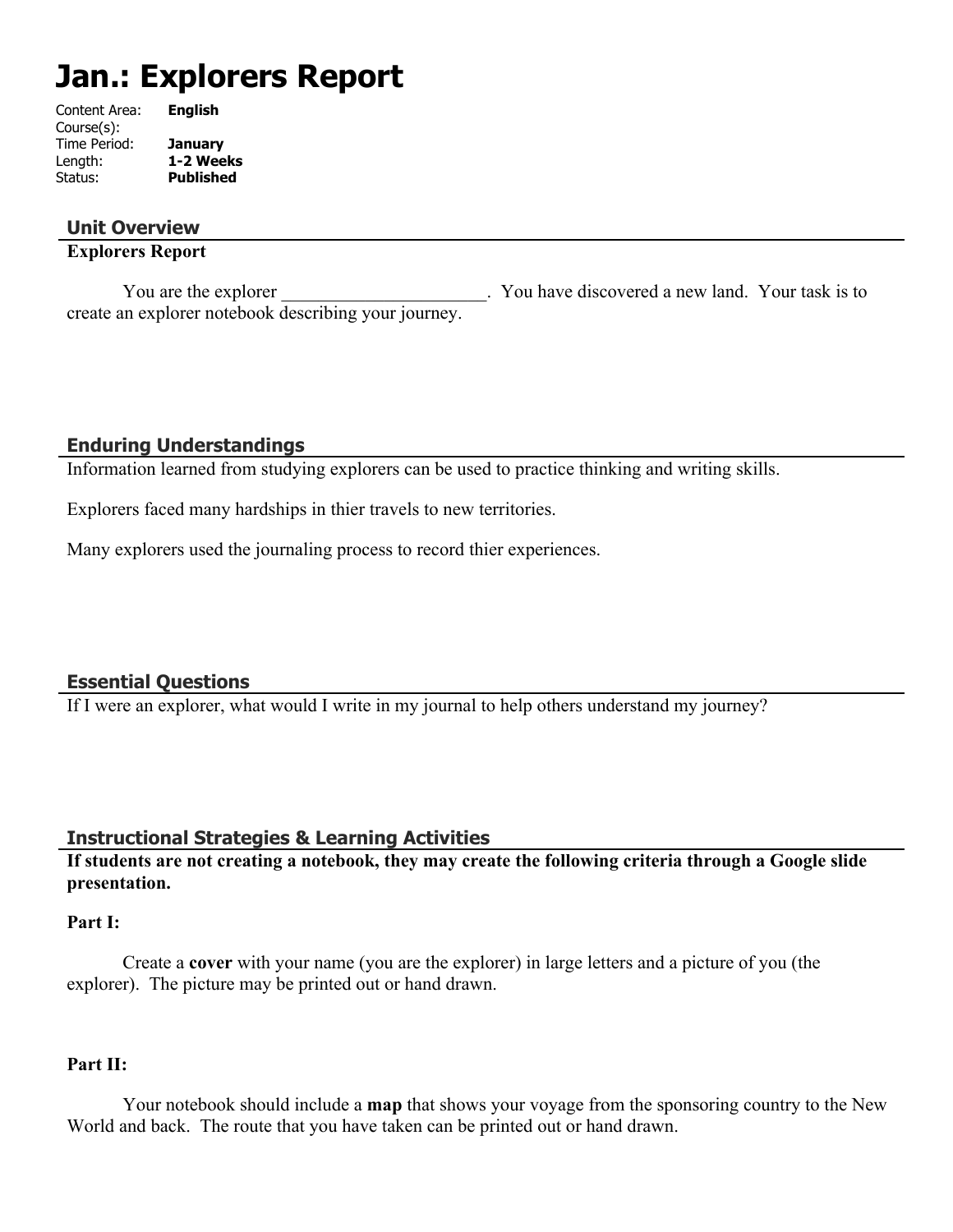With the map, you need to include the **flag** of the sponsoring country. The flag may be printed out or hand drawn.

#### **Part III:**

 Your notebook needs to include the following information in **one paragraph per page with illustration or in essay format with accompanying illustrations:**

1. What country did your explorer sail for? Who sponsored him?

 2. Who is my explorer? Give us some personal background – When was he born and when did he die? What was he like as a child? What was his family like? What were some important accomplishments in his life? What were his goals?

3. What was his motive? What was he looking for? What did he want to discover?

4. What did he find? What were his discoveries?

#### **Part IV:**

**Presentation** – you will be presenting this information to the class. Dress up like your explorer and share your notebook or Google slide presentation with the class.

Mat.: explorers project handout, file folders, citation page, index cards

1. present explorer to the class

Assess: presentation

## **Integration of Career Readiness, Life Literacies and Key Skills**

Students meet these standards through using technology for researching and constructing an end product, sythesizing many materials to reach the end product, and then using presentation skills to present final product to the audience.

Students will be introduced to the career of being an explorer.

| TECH.9.4.5.CT.4  | Apply critical thinking and problem-solving strategies to different types of problems such<br>as personal, academic, community and global (e.g., 6.1.5. Civics CM.3). |
|------------------|-----------------------------------------------------------------------------------------------------------------------------------------------------------------------|
| TECH.9.4.5.GCA.1 | Analyze how culture shapes individual and community perspectives and points of view<br>(e.g., 1.1.5.C2a, RL.5.9, 6.1.5. History CC.8).                                |
| TECH.9.4.5.DC.1  | Explain the need for and use of copyrights.                                                                                                                           |
|                  | The ability to solve problems effectively begins with gathering data, seeking resources,                                                                              |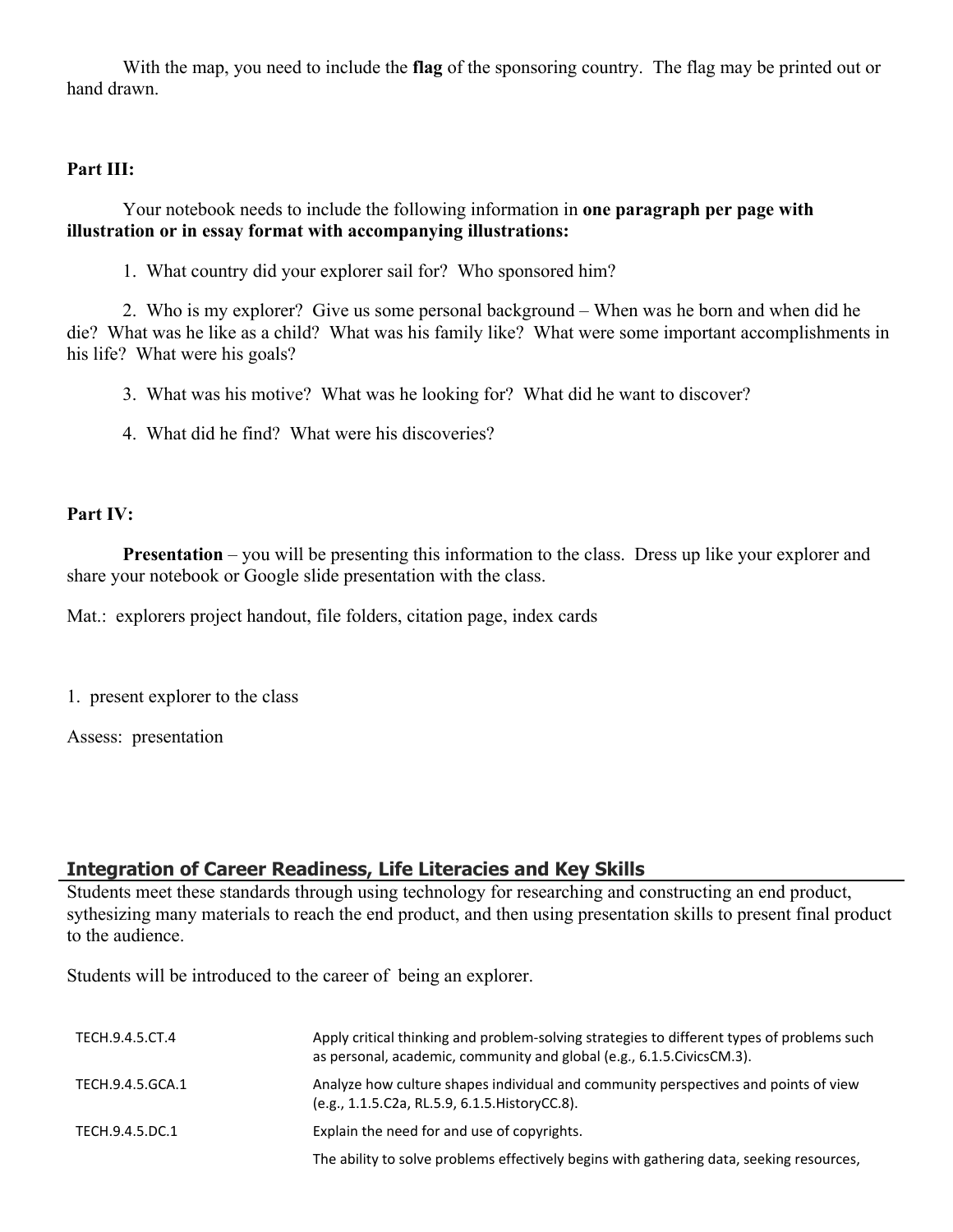|                  | and applying critical thinking skills.                                                                                                                                                            |
|------------------|---------------------------------------------------------------------------------------------------------------------------------------------------------------------------------------------------|
| TECH.9.4.5.IML.1 | Evaluate digital sources for accuracy, perspective, credibility and relevance (e.g., Social<br>Studies Practice - Gathering and Evaluating Sources).                                              |
| WRK.9.2.5.CAP.1  | Evaluate personal likes and dislikes and identify careers that might be suited to personal<br>likes.                                                                                              |
| TECH.9.4.5.IML.6 | Use appropriate sources of information from diverse sources, contexts, disciplines, and<br>cultures to answer questions (e.g., RI.5.7, 6.1.5. HistoryCC.7, 7.1.NM. IPRET.5).                      |
| WRK.9.2.5.CAP.2  | Identify how you might like to earn an income.                                                                                                                                                    |
|                  | Digital tools and media resources provide access to vast stores of information, but the<br>information can be biased or inaccurate.                                                               |
| WRK.9.2.5.CAP.3  | Identify qualifications needed to pursue traditional and non-traditional careers and<br>occupations.                                                                                              |
|                  | Culture and geography can shape an individual's experiences and perspectives.                                                                                                                     |
| TECH.9.4.5.DC.3  | Distinguish between digital images that can be reused freely and those that have copyright<br>restrictions.                                                                                       |
| TECH.9.4.5.IML.7 | Evaluate the degree to which information meets a need including social emotional<br>learning, academic, and social (e.g., 2.2.5. PF.5).                                                           |
| WRK.9.2.5.CAP.4  | Explain the reasons why some jobs and careers require specific training, skills, and<br>certification (e.g., life guards, child care, medicine, education) and examples of these<br>requirements. |
| TECH.9.4.5.DC.2  | Provide attribution according to intellectual property rights guidelines using public domain<br>or creative commons media.                                                                        |

## **Technology and Design Integration**

Students meet these standards by using the internet for reasearch and a digital media platform for the final product.

| CS.3-5.8.1.5.CS.2      | Model how computer software and hardware work together as a system to accomplish<br>tasks.                                                    |
|------------------------|-----------------------------------------------------------------------------------------------------------------------------------------------|
| CS.3-5.8.1.5.CS.3      | Identify potential solutions for simple hardware and software problems using common<br>troubleshooting strategies.                            |
| $CS.3 - 5.8.1.5. N1.2$ | Describe physical and digital security measures for protecting sensitive personal<br>information.                                             |
|                        | The development and modification of computing technology is driven by individual's<br>needs and wants and can affect individuals differently. |

## **Interdisciplinary Connections**

Student are using information from social studies class to complete their research project. Students are also using visual media to enhance project and presentation.

| VA.3-5.1.5.5.Cr1b | Individually and collaboratively set goals, investigate, choose, and demonstrate diverse<br>approaches to art-making that is meaningful to the makers. |
|-------------------|--------------------------------------------------------------------------------------------------------------------------------------------------------|
| VA.3-5.1.5.5.Cr2a | Experiment and develop skills in multiple art-making techniques and approaches, through<br>invention and practice.                                     |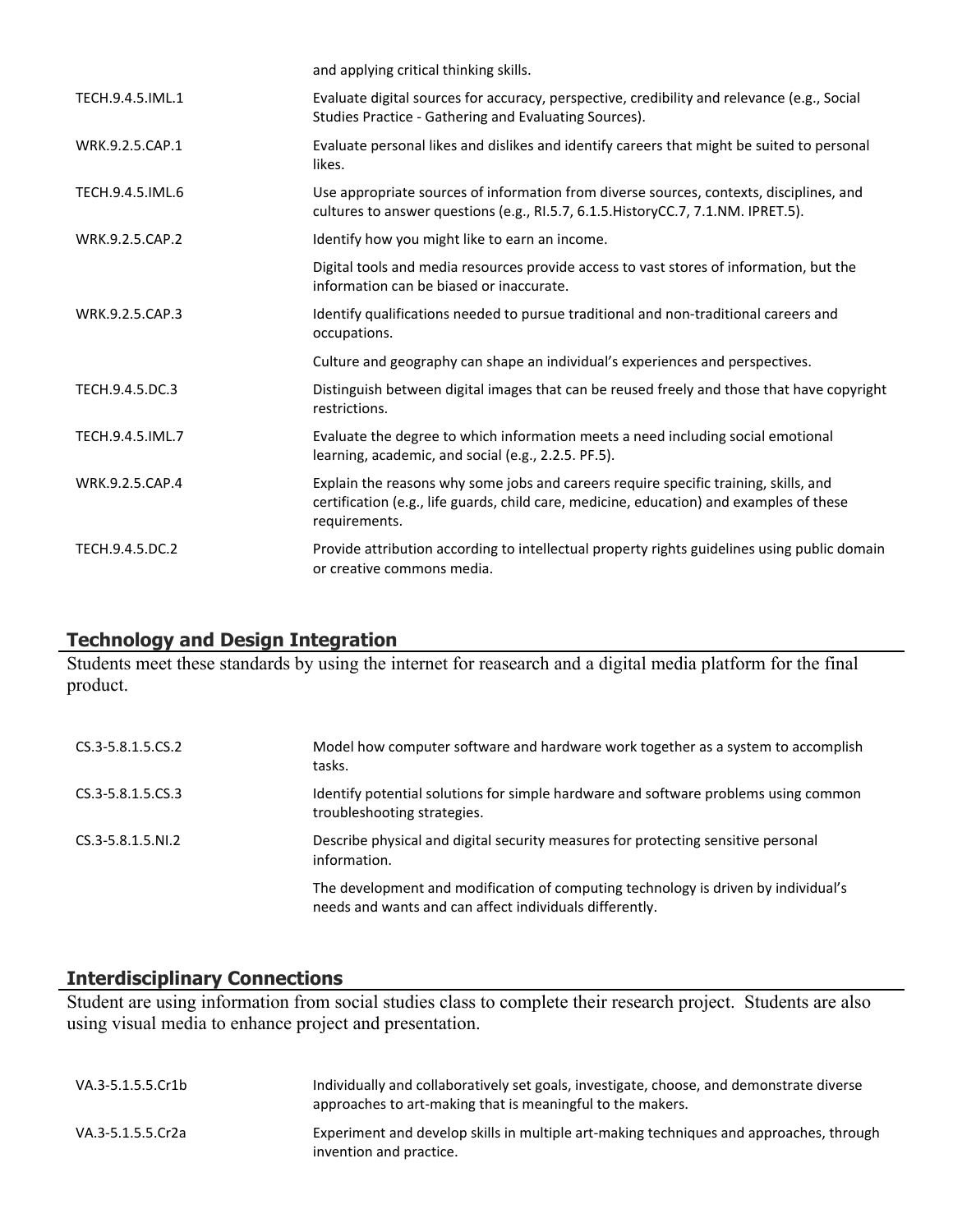|                   | Maps and other geographic representations, geospatial technologies, and spatial thinking<br>can be used to understand and communicate information.             |
|-------------------|----------------------------------------------------------------------------------------------------------------------------------------------------------------|
| SOC.6.1.5.GeoSV.3 | Demonstrate how to use digital geographic tools, maps and globes to measure distances<br>and determine time zones, and locations using latitude and longitude. |
| VA.3-5.1.5.5.Cr1a | Brainstorm and curate ideas to innovatively problem solve during artmaking and design<br>projects.                                                             |

## **Differentiation**

- Understand that gifted students, just like all students, come to school to learn and be challenged.
- Pre-assess your students. Find out their areas of strength as well as those areas you may need to address before students move on.
- Consider grouping gifted students together for at least part of the school day.
- Plan for differentiation. Consider pre-assessments, extension activities, and compacting the curriculum.
- Use phrases like "You've shown you don't need more practice" or "You need more practice" instead of words like "qualify" or "eligible" when referring to extension work.
- Encourage high-ability students to take on challenges. Because they're often used to getting good grades, gifted students may be risk averse.

## **Definitions of Differentiation Components**:

- o Content the specific information that is to be taught in the lesson/unit/course of instruction.
- o Process how the student will acquire the content information.
- o Product how the student will demonstrate understanding of the content.
- o Learning Environment the environment where learning is taking place including physical location and/or student grouping

## **Differentiation occurring in this unit:**

Students will be challenged to write more details to expand thier journals and create a realistic performance.

Struggling students work requirements will be discussed and modified as needed.

## **Modifications & Accommodations**

Refer to QSAC EXCEL SMALL SPED ACCOMMOCATIONS spreadsheet in this discipline.

## **Modifications and Accommodations used in this unit:**

As listed above and the IEP requirements.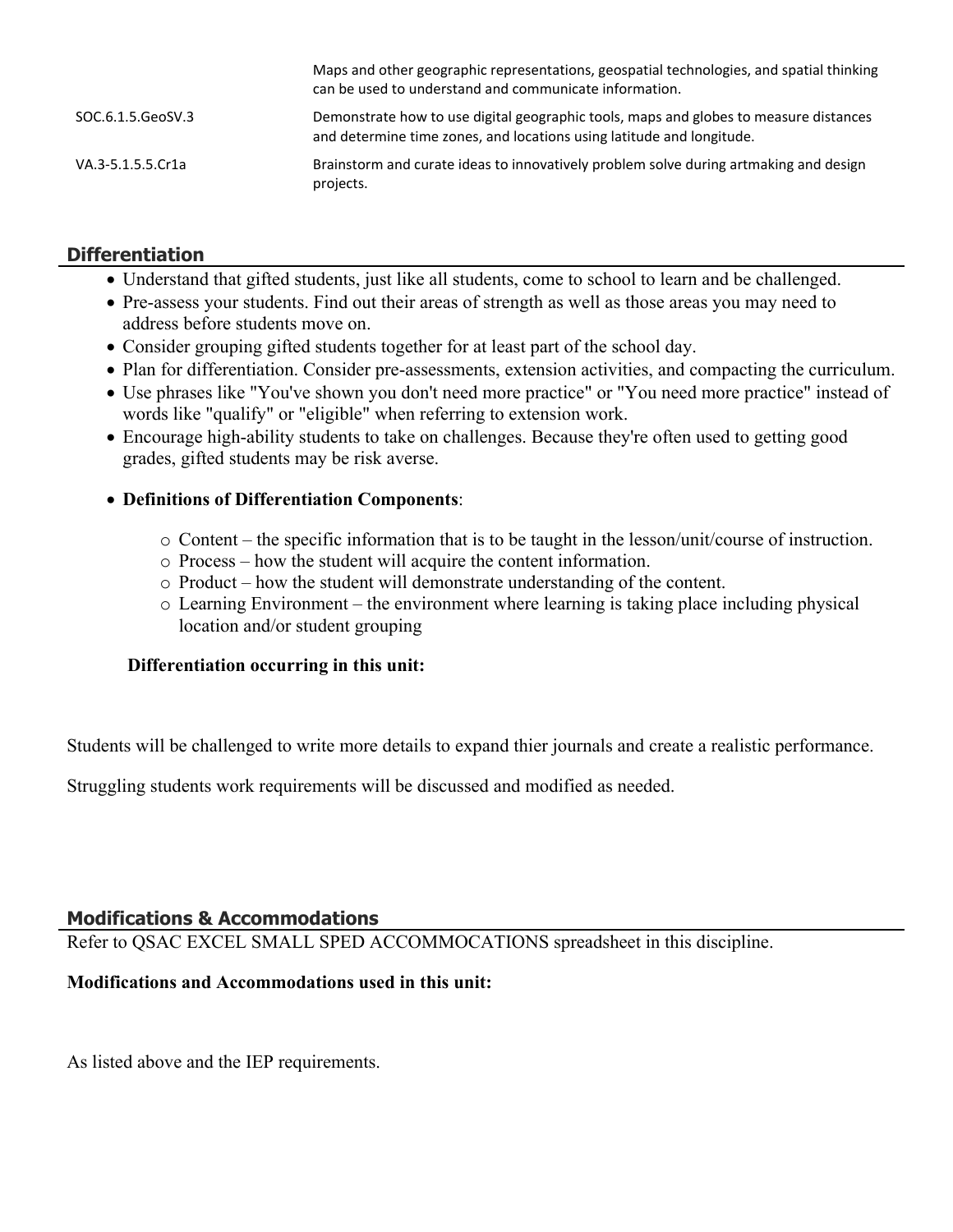## **Benchmark Assessments**

**Benchmark Assessments** are given periodically (e.g., at the end of every quarter or as frequently as once per month) throughout a school year to establish baseline achievement data and measure progress toward a standard or set of academic standards and goals.

#### **Schoolwide Benchmark assessments:**

Aimsweb benchmarks 3X a year

Linkit Benchmarks 3X a year

DRA

## **Additional Benchmarks used in this unit:**

Students writing and research skills are monitored through the year through samples and rubrics.

#### **Formative Assessments**

Assessment allows both instructor and student to monitor progress towards achieving learning objectives, and can be approached in a variety of ways. **Formative assessment** refers to tools that identify misconceptions, struggles, and learning gaps along the way and assess how to close those gaps. It includes effective tools for helping to shape learning, and can even bolster students' abilities to take ownership of their learning when they understand that the goal is to improve learning, not apply final marks (Trumbull and Lash, 2013). It can include students assessing themselves, peers, or even the instructor, through writing, quizzes, conversation, and more. In short, formative assessment occurs throughout a class or course, and seeks to improve student achievement of learning objectives through approaches that can support specific student needs (Theal and Franklin, 2010, p. 151).

#### **Formative Assessments used in this unit:**

Teacher observation and conferencing

## **Summative Assessments**

**Summative assessments** evaluate student learning, knowledge, proficiency, or success at the conclusion of an instructional period, like a unit, course, or program. Summative assessments are almost always formally graded and often heavily weighted (though they do not need to be). Summative assessment can be used to great effect in conjunction and alignment with formative assessment, and instructors can consider a variety of ways to combine these approaches.